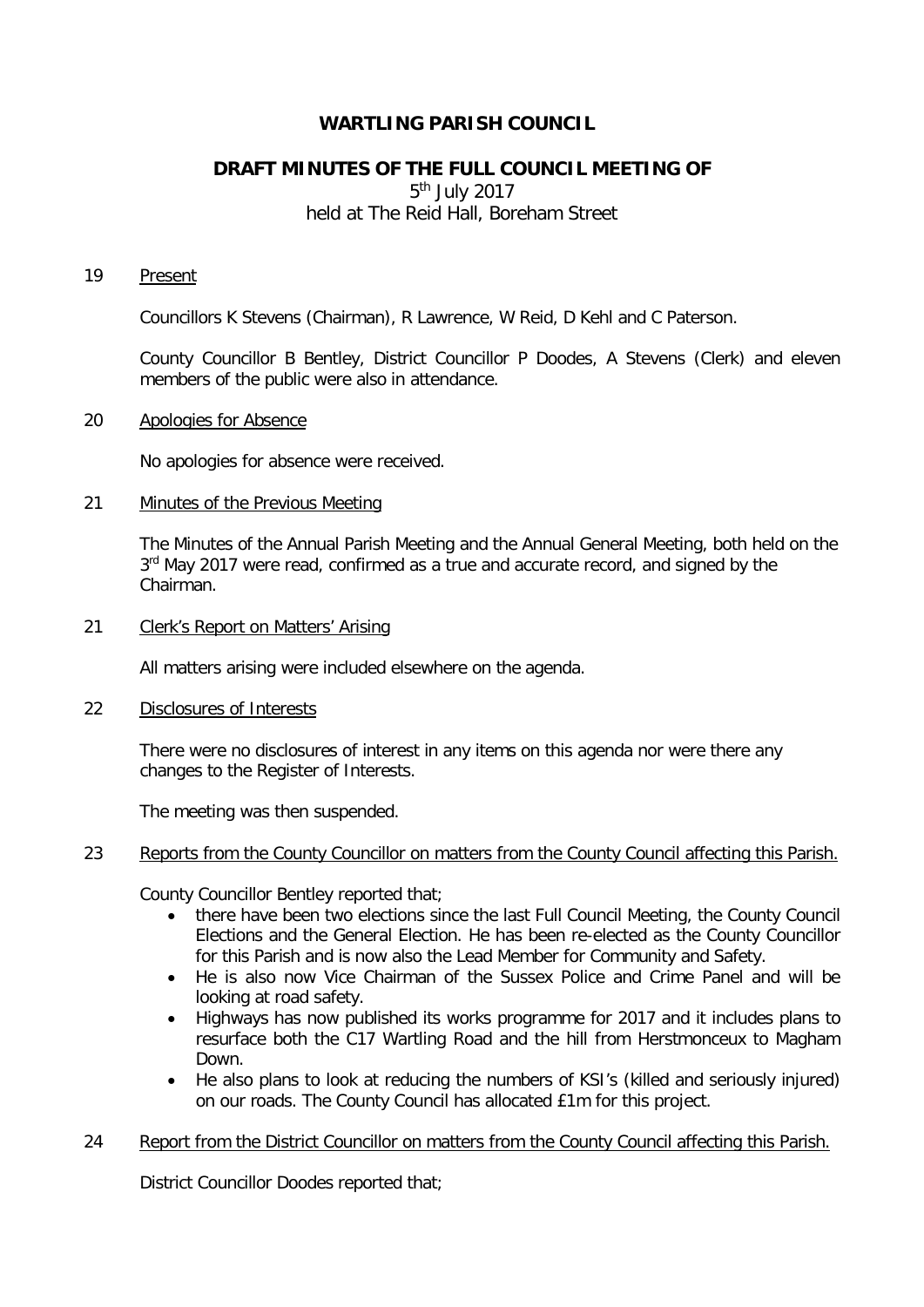- she will be working with County Councillor Bentley on road safety issues.
- there was a problem with the collection of brown bin waste in the Parish recently. The refuse lorry was unable to get though Horsewalk because of the number of parked vehicles. She asked residents to report any problem parking there and to let her know if their rubbish is not collected.
- Wealden has prosecuted two fly-tippers recently, one received a twelve month jail sentence, the other six months suspended. She told residents to report all fly-tipping to Wealden Street Scene Officers and advised them to confront offenders.
- Wealden has launched 'MyAlerts' which is a weekly email update service from Wealden District Council. My Alerts provides details of the refuse and recycling collections in your area, nearby planning applications and news and information about local events and Council services.
- A Safety in Action Event was held at Herstmonceux Castle in June. Safety in Action is a ''hands on'' teaching event for over 1000 children and aims to teach young children from Wealden based primary schools, how to deal with potentially dangerous and sometimes life-threatening situations.

## 25 Questions from Members of the Public

Mr White asked when the verges are being cut this year. Councillor Stevens said he will monitor the situation and refer it to County Councillor Bentley if nothing is done in the next few days. Residents were reminded they can find out when the verges are due to be cut, on the East Sussex County Council website.

The meeting was then re-opened.

#### 26 Reports

a) Planning – The Parish Council was asked recently if an event which is due to take place at Wartling Wood needs planning permission. Planning permission is not required but it has been pointed out to the landowners that it is ancient woodland and they have to be mindful of that and that it is still bird nesting season.

## b) Environment North

There was nothing new to report on this occasion.

c) Footpaths

There was nothing new to report on this occasion.

d) Environment South

There was nothing new to report on this occasion.

e) Highways

Councillor Kehl said she has received an email from a resident asking the Parish Council to consider removing a traffic island in Boreham Hill because there have been three accidents there recently. ESCC, who own the traffic island, say it should stay because there would be more accidents if it was taken away.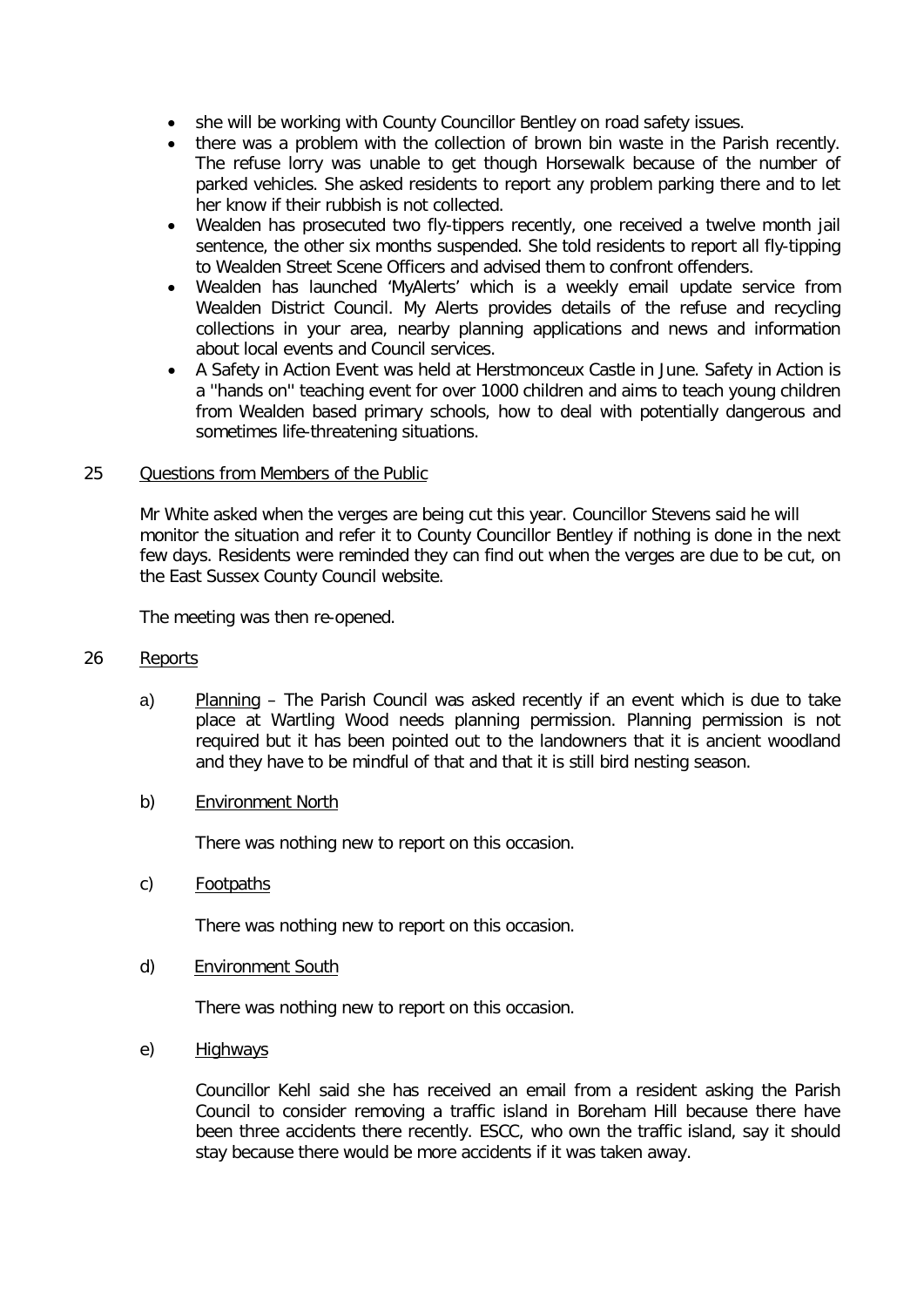## f) Police

There was nothing new to report on this occasion.

## g) Communication

Councillor Lawrence reported that whilst Boreham Street now has high speed broadband, Wartling still does not.

The work at Wartling has been delayed because engineers found asbestos ducting and they are going to have to by-pass it. Work is expected to take place between the 6<sup>th</sup> and 19<sup>th</sup> July which means there will be road works then. Further roadworks are planned in Boreham Street for the 12<sup>th</sup> July (shrouding work) and the 20<sup>th</sup> July to 1<sup>st</sup> August (to improve broadband speeds for local businesses).

County Councillor Bentley said the delay is unreasonable and he will make sure BT pick up any additional costs.

h) Speedwatch

The Speedwatch Team met in May and June and noted 25 offenders. The sessions were held at Boreham Street, outside The Lamb and at Windmill Hill.

i) Trees

There was nothing new to report on this occasion.

## 27 Reports from Outside Meetings and Courses

Councillor Stevens attended the Wealden Planning Panel Meeting in June and said;

- The Local Plan has been delayed again whilst Wealden gather more evidence on the Ashdown Forest. The Plan is now expected to be passed in September/October, and all major applications are being shelved in the meantime. There will be a consultation but it be based on matters of law and not matters of opinion.
- A credit scheme will exist. If a planning application is for say 10 houses and only eight are built, there will be two credits and Wealden will decide how those credits are allocated.

#### 28 Finance Update

Councillors resolved to approve the accounts to 31st May 2017.

### 29 Questions from Parish Councillors

Councillor Lawrence told those present;

- about the Boreham Street barbeque which is being held on the 22<sup>nd</sup> July.
- about the Tattoo at the Castle. This is an open air concert and beating retreat which is being held on the  $9<sup>th</sup>$  July at Herstmonceux Castle.
- to be wary of bogus callers. He had one recently claiming to be from BT.

Councillor Stevens told those present about the 999 Weekend which is taking place on Eastbourne Seafront on the weekend of the  $8<sup>th</sup>$  to the  $9<sup>th</sup>$  July.